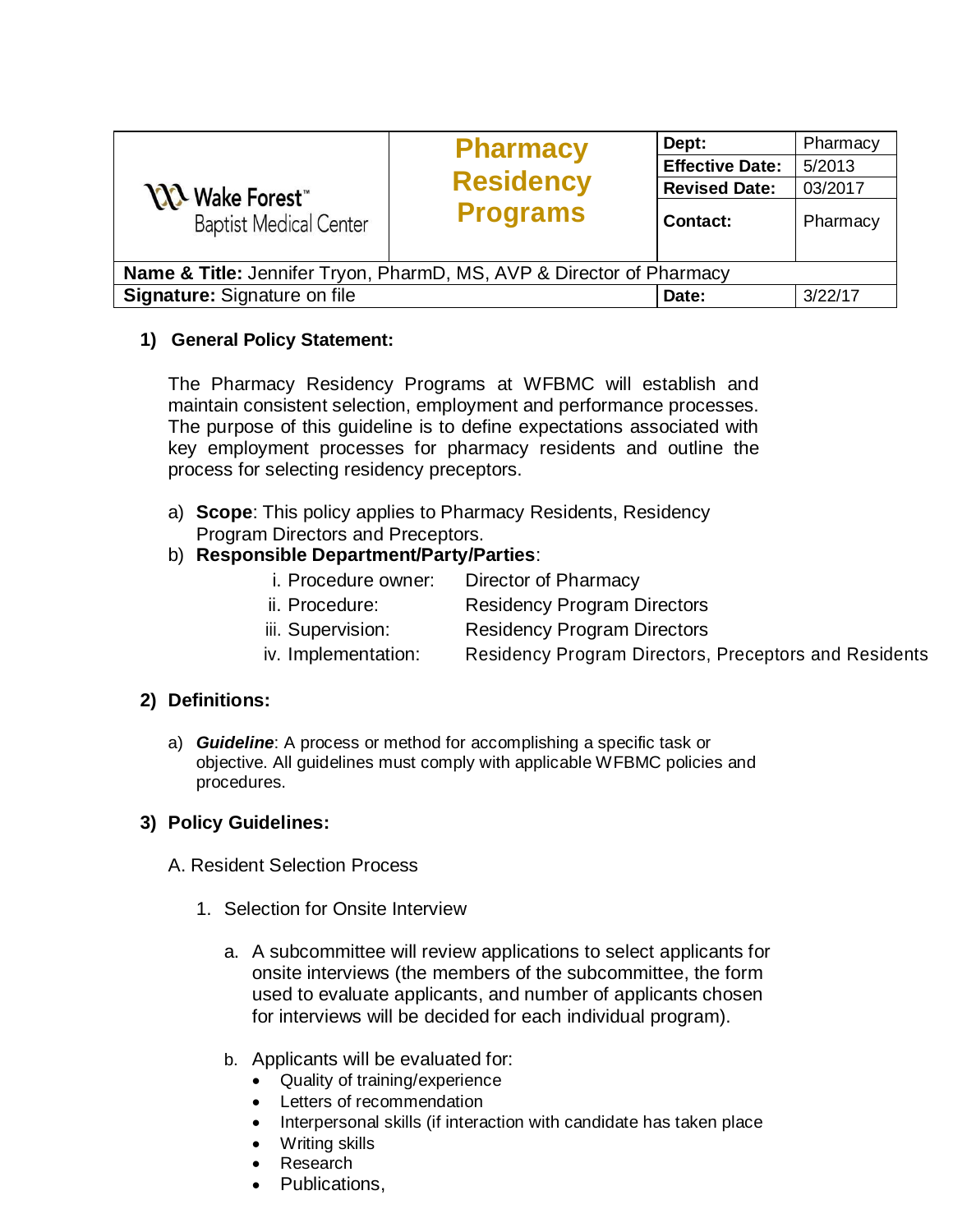- Presentations
- Leadership
- 2. Interviews
	- a. During the interview, the applicant will meet with representatives from the selection committee for the specific residency.
	- b. The applicant will be offered a tour of the facility.
	- c. At the discretion of the Residency Program Director (RPD), applicants to certain residencies may be required to give a presentation as part of the interview process.
	- d. Selection committee members who interview applicants will complete an evaluation form upon completion of the interview.
	- e. At a minimum, applicants will be evaluated on the following:
		- Interpersonal skills Clinical skills Presentation skills (if applicable) Interest in residency "Fit" of applicant's professional & personal goals and learning style with program Letters of recommendation Leadership experience
- 3. Ranking
	- a. Members of the residency's selection committee will meet to decide the rank order of the applicants based on the criteria stated previously.
	- b. Although a numerical score may be calculated based on individual evaluation forms, this score is only meant as a starting place for applicant ranking and does not dictate the final rank order.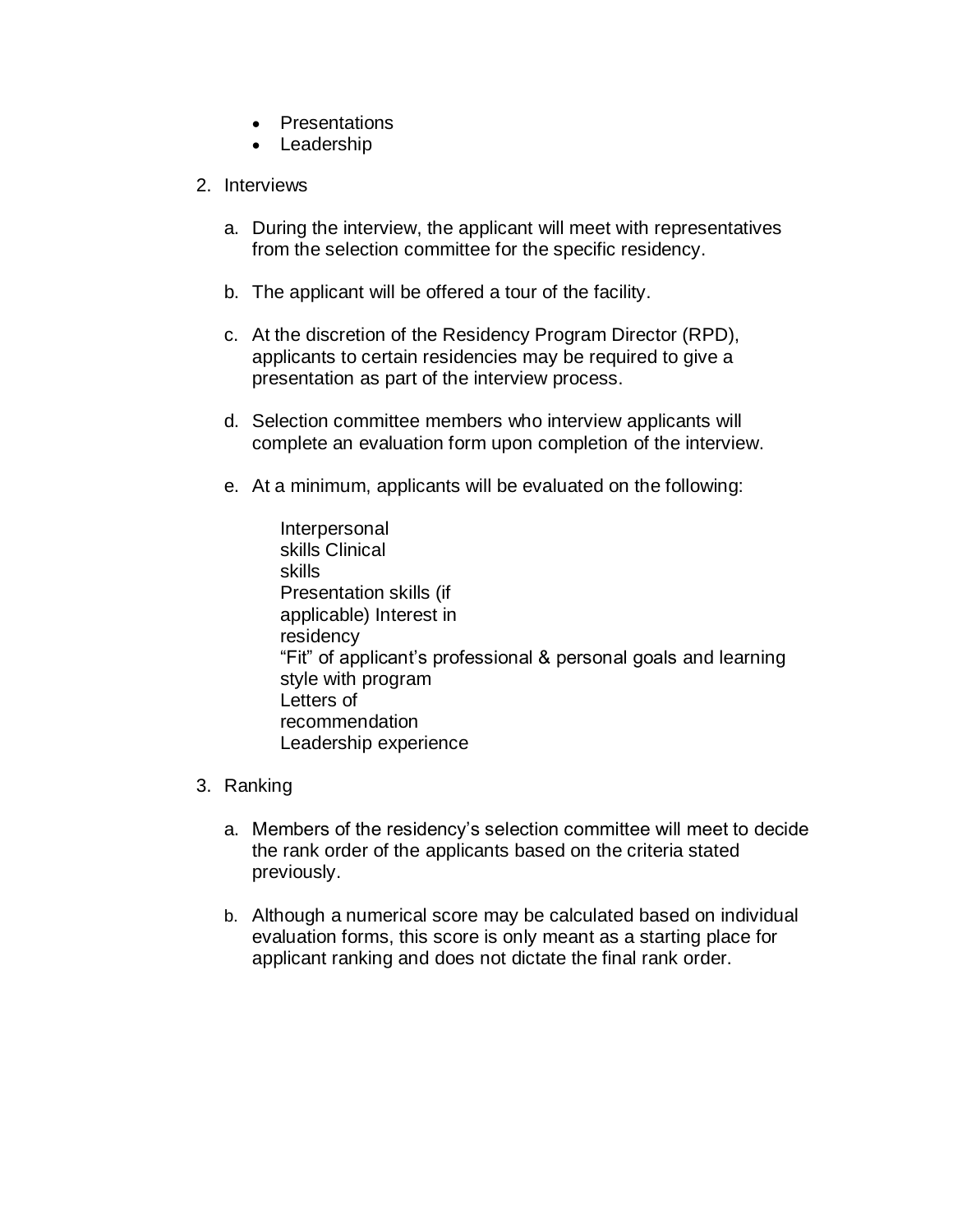- c. The RPD is responsible for submitting the final rank order list to the National Matching Service (NMS).
- B. Early Commitment (see commitment letter in Appendix 1)
	- 1. The process will adhere to the guidelines set forth by the American Society of Health-System Pharmacists (ASHP) and NMS.
	- 2. During orientation, all PGY1 residents will be informed of the PGY2 residencies available at WFBH and the early commitment process.
	- 3. Only PGY1 residents in good standing will be considered for Early Commitment. Good standing is indicated by the following:
		- a. The majority of the resident's preceptor evaluations demonstrate that the PGY1 resident is making Satisfactory Progress (SP) and is anticipated to be able to successfully complete the PGY1 residency program requirements by the conclusion of the training program.
		- b. There are no violations of the Medical Center's Code of Conduct.
	- 4. Procedure for Application/Selection
		- a. Based on each year's ASHP Midyear deadlines, a date in October will be selected by which residents who are interested in early committing to a specific PGY2 residency must submit a letter of intent to the PGY2 RPD. This letter states that the resident will accept the PGY2 residency if offered; however, it does not commit WFBMC to offer the PGY2 residency to the resident.
		- b. The PGY2 RPD will use direct observation, discussion with the resident, rotation evaluations, and inquiries of other preceptors to assess the resident's appropriateness for the PGY2 residency. The PGY2 RPD may choose to offer an interview with members of the PGY2 RAC. Residents will be evaluated on the following:

Interpersonal skills Clinical skills Presentation skill Interest in specialty area

- c. Prior to the deadline for early commitment established by ASHP and NMS, the PGY2 RPD will decide whether or not an interested resident is selected for early commitment to the PGY2 residency. All residents applying to the PGY2 residency will be notified of the decision by the RPD prior to the deadline for submission to the Match.
- d. The exact date when the selection is made is at the discretion of the individual RPD. Based on the timing of this decision, it may be in the resident's best interest to participate in the ASHP Personnel Placement Service (PPS). If the RPD makes the decision to recruit though PPS for an external candidate, the resident is no longer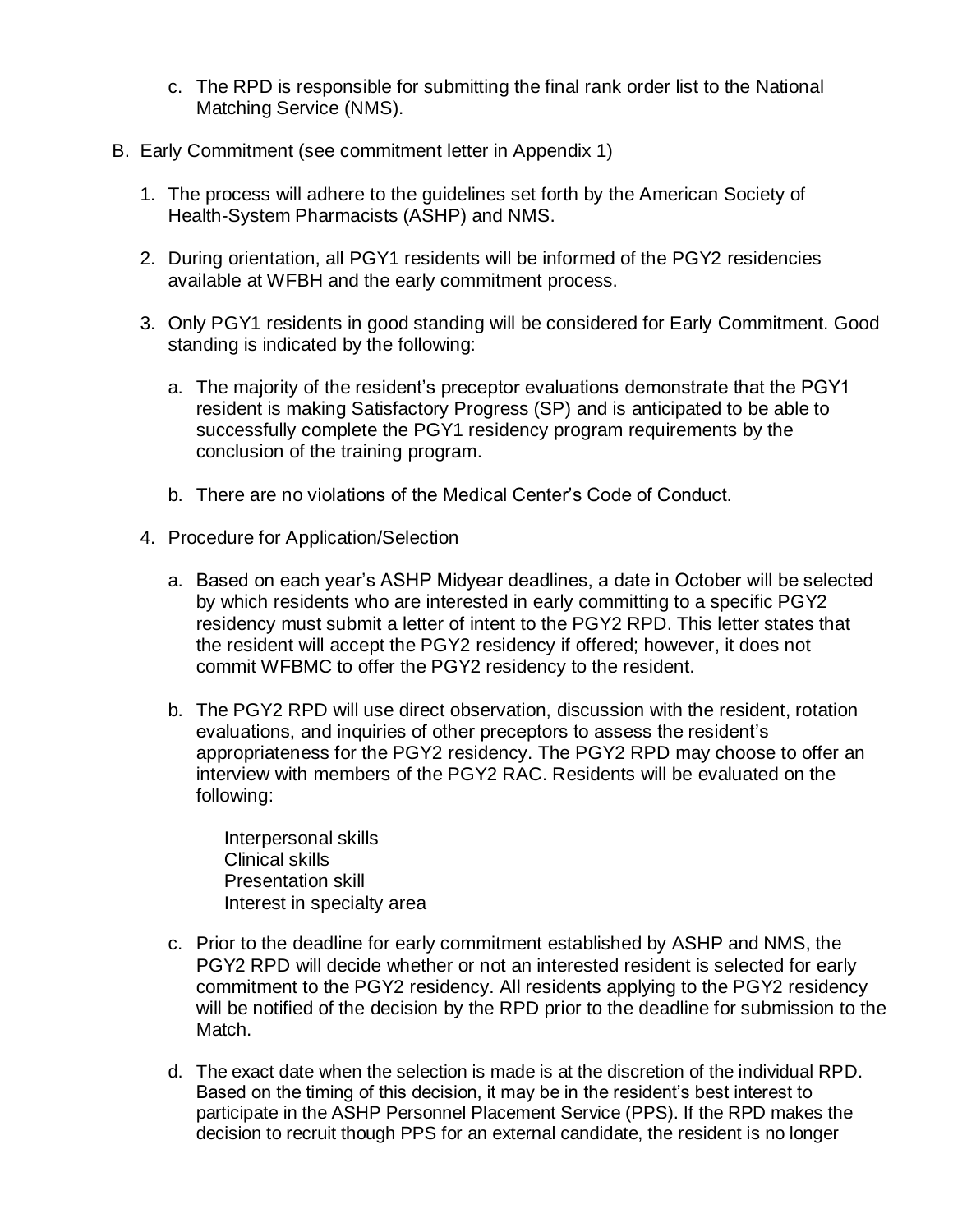obligated to accept a position as stated in their letter of intent. A few possible scenarios are offered as examples:

A resident is interested in a specific PGY2 program and completes the letter of intent. The number of residents interested in this particular PGY2 program is less than or equal to the number of available positions. Based on the evaluation of the resident, the PGY2 RPD decides to offer early commitment prior to the ASHP Midyear Clinical Meeting and the resident does not go through PPS. The resident will be notified of this decision in writing.

A resident is interested in a specific PGY2 program and completes the letter of intent. The number of residents interested in this particular PGY2 program is less than or equal to the number of available positions. Based on limited interactions with the resident, the PGY2 RPD decides that a decision will not be made until December and advises the resident to go through PPS. The RPD also chooses to recruit at PPS (The RPD could later choose to either accept or reject the resident's request for early commitment, though the resident would be able to decline the offer at this point.)

The number of residents interested in a particular PGY2 program is greater than the number of available positions. These residents complete letters of intent. Based on an evaluation of the candidates, the RPD selects resident(s) for early commitment prior to the ASHP Midyear Clinical Meeting. The remaining candidate(s) go through PPS.

The number of residents interested in a particular PGY2 program is greater than the number of available positions. These residents complete letters of intent. Based on an evaluation of the candidates, the RPD decides that more information is needed and chooses to make a selection after the ASHP Midyear Clinical Meeting. All candidates are encouraged to participate in PPS. If the RPD chooses to recruit at PPS, the residents would be able to either decline or accept offers for early commitment at this point. If the RPD does not recruit at Midyear, the residents may go through PPS but would be bound to the statements in the letter of intent.

- e. The PGY2 RPD will notify NMS of the early commitment decision according to NMS policy.
- C. Disciplinary Action/Dismissal
	- 1. Code of Conduct/Failure to progress
		- a. The resident will adhere to the Medical Center's Ethical Behavior policy which contains the Code of Conduct. The RPD will address any violation of the Code of Conduct with the individual resident, assign appropriate disciplinary action/remediation, and document the encounter in the resident's file. The violation will also be presented to the RAC.
		- b. Failure to progress will be handled similarly to a violation of the Code of Conduct (discussion with the individual resident, assignment of appropriate disciplinary action/remediation, documentation of the encounter in the resident's file, and discussion at RAC).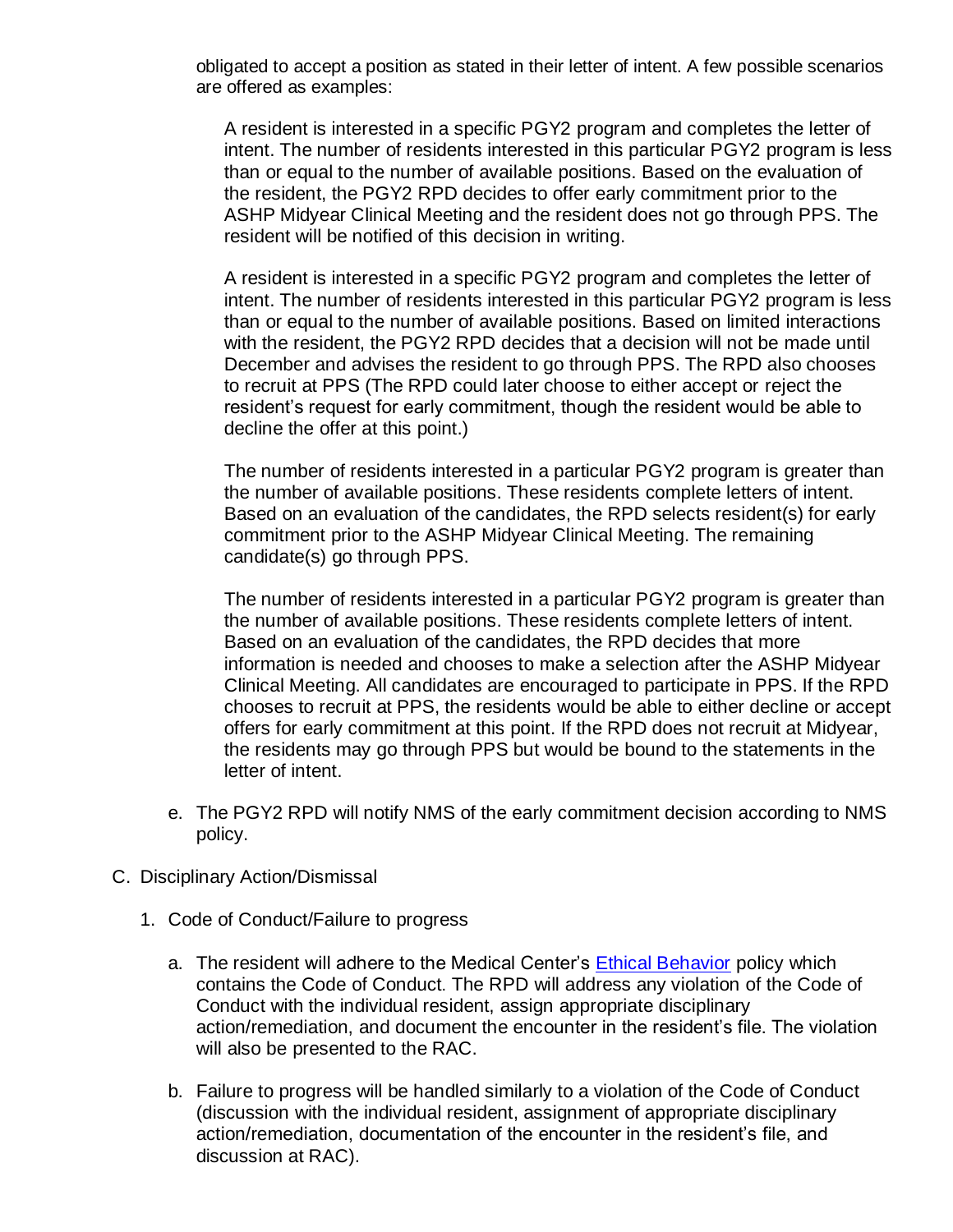- c. The response to repeated Code of Conduct violations/Failure to Progress warnings will be considered by the RAC, and appropriate disciplinary action (including possible dismissal) will be determined.
- 2. Licensure
	- a. The resident is expected to be licensed as a Registered Pharmacist in the State of North Carolina by July 1<sup>st</sup>. If the resident is unable to gain licensure by July 1<sup>st</sup>, the RPD should be notified immediately and the resident will attempt to obtain licensure at the earliest possible date after July  $1<sup>st</sup>$ . If the resident is not licensed by September 30<sup>th</sup>, the resident will be terminated from the program and employment at Wake Forest Baptist Health.
- 3. Leave of Absence and Benefit Time Off
	- **a)** Pharmacy residents in their first year of employment do not qualify for FMLA.
	- **b)** Pharmacy residents in their first year of employment could be granted a leave of absence for up to 30 days beyond their extended BTO. The program requirements must be completed by July  $30<sup>th</sup>$  to receive a residency certificate for residents who are granted leave.
	- **c)** Pharmacy residents who have worked at WFBMC for at least one year may qualify for FMLA and the residency program will follow the Family Medical Leave policy of WFBMC. The program requirements must be completed by July  $30^{th}$  to receive a residency certificate for residents taking FMLA.
	- **d)** Although residents accrue Benefit Time Off at a rate similar to other employees, actually taking all accrued Benefit Time Off during their residency may not be compatible with a successful residency experience. Requests for Benefit Time Off will need to be approved by the RPD.
- 4. Requirements for Residency Certificate
	- **a)** To be granted a certificate, the resident must:
		- 1) Achieve 85% assigned residency objectives
		- 2) Satisfactorily complete all rotations
		- 3) Satisfactorily complete all major assignments, projects, and presentations as outlined in the residency notebook/orientation materials
	- **b)** Residents who take FMLA will be granted an additional month to complete their residency requirements. This experience will take place at the end of the residency year or upon return from FMLA, whichever comes last.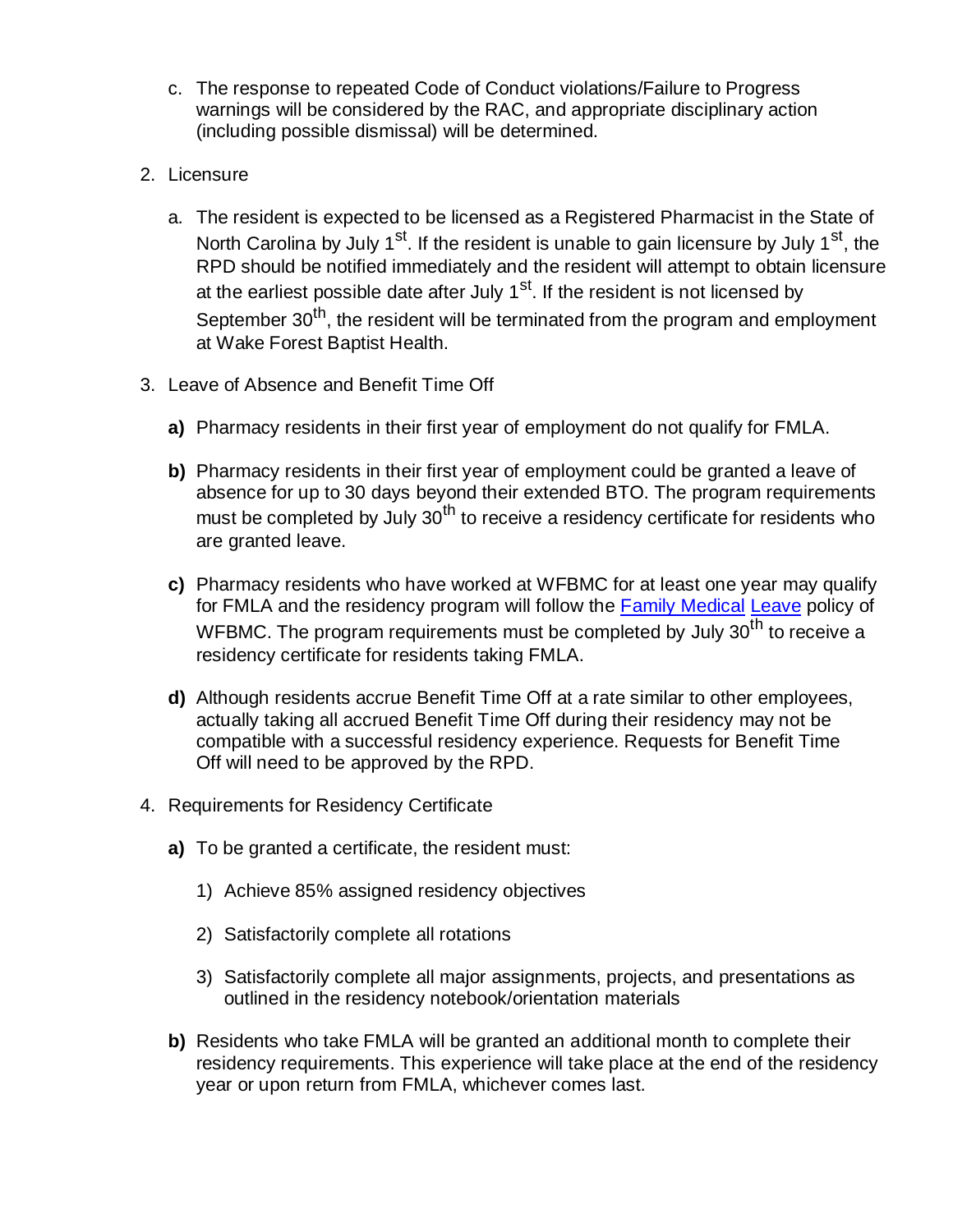- **c)** The Residency Advisory Committee (RAC) may consider extenuating circumstances in deciding whether or not to grant a residency certificate to an individual.
- **d)** Residents who are terminated from employment due to disciplinary action will not receive a residency certificate.
- D. Duty hours for residents
	- 1. Personal and Professional Responsibility for Patient Safety
		- a. Residents' first priority is the safety and care of their patients. Residents are expected to be rested and physically fit so they can properly care for patients. Residents are expected to order their spare time such that their ability to care for patients is not hindered.
		- b. Fatigue and sleep deprivation can impede an individual's ability to care for patients and to learn. If residents feel that they are experiencing excessive fatigue and/or sleep deprivation, they are responsible to discuss this with their program director. If preceptors notice that fatigue and/or sleep deprivation is hindering a resident's ability to perform, the preceptor should discuss this with the resident and the RPD.
	- 2. Maximum Hours of Work and Duty Free Times
		- a. Duty hours must be limited to 80 hours per week, averaged over a four-week period, inclusive of all moonlighting (working for extra pay) experiences.
		- b. Moonlighting at pharmacies not associated with WFBH is prohibited during the residency.
		- c. Moonlighting must not interfere with the ability of the resident to achieve the educational goals and objectives of the residency program.
		- d. All moonlighting hours will be counted towards the 80-hour maximum weekly hour limit.
		- e. Residents will report all moonlighting hours to their program directors.
		- f. Moonlighting experiences should not hinder the resident's performance. If it appears that moonlighting activities are influencing the resident's performance, the RPD will meet with the resident to determine what adjustment in the moonlighting activities are necessary to ensure that the resident can fulfill the primary responsibility to the residency program.
		- g. Residents must have a minimum of one day in seven days free of duty (when averaged over four weeks).
		- h. Residents will have a minimum of 8 hours between scheduled duty periods.
		- i. Continuous duty periods for residents should not exceed 16 hours.
	- 3. On Call Assignments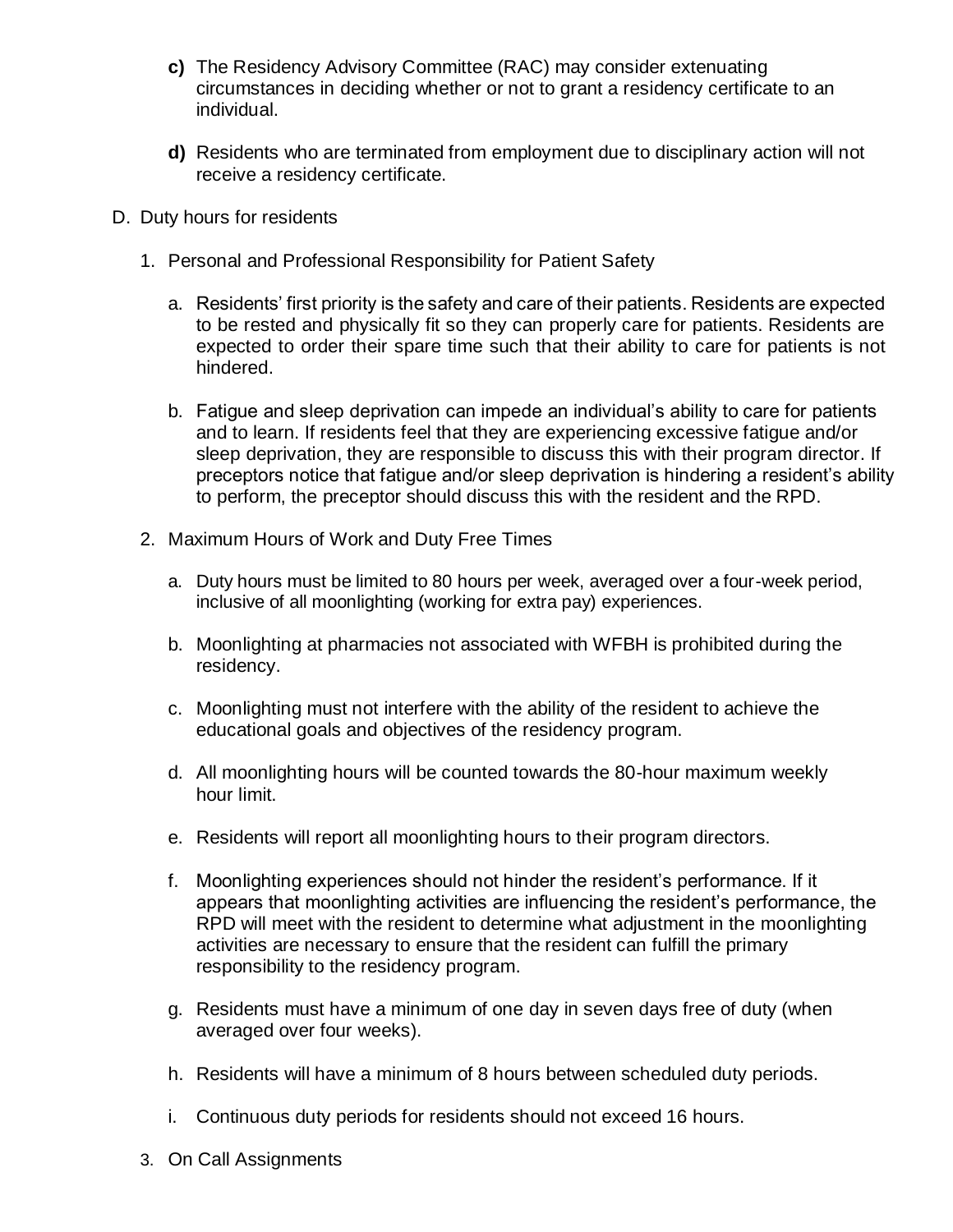- a. On call assignments shall not be as frequent or taxing as to preclude rest or reasonable personal time for each resident.
- b. Program directors will evaluate the impact on residents of on call assignments to ensure there is not a negative effect on patient care or residents' learning due to sleep deprivation or serious fatigue.
- c. Program directors will define the level of supervision provided to residents during on call assignments.
- d. If a resident is called into the hospital as part of the on call assignment, the time spent in the hospital by the resident will count towards the 80-hour maximum weekly hour limit.
- e. The frequency of on call assignments will satisfy the requirement for a one-day-inseven free of duty (see above). On call assignment cannot occur on the day free of duty.
- E. Selection of preceptors
	- 1. Qualifications

All preceptors and preceptors-in-training will meet the criteria stated in the ASHP resident standards for the corresponding program.

- 2. Preceptor selection process
	- a. Pharmacist notifies RPD of desire to become a preceptor.

The RPD could also identify a potential preceptor and contact this individual's supervisor to discuss the possibility of this person becoming a residency preceptor.

- b. The RPD discusses the implications of the pharmacist becoming a preceptor with the pharmacist's supervisor and Practice Leader (if applicable).
	- 1) If the supervisor and/or practice leader do not think that residency precepting fits in with the pharmacist's other responsibilities and departmental needs, this is communicated by the RPD to the pharmacist.
	- 2) If the supervisor and practice leader are supportive of the pharmacist becoming a preceptor, the selection process continues.
- c. The RPD asks the potential preceptor to complete the Preceptor Academic and Professional Record and meets with the potential preceptor.
- d. The RPD considers the employee's candidacy in light of the residency standards' criteria for residency preceptors and decides whether or not to select the pharmacist to become a preceptor for the program. This decision may involve a discussion at the individual residency's RAC meeting.